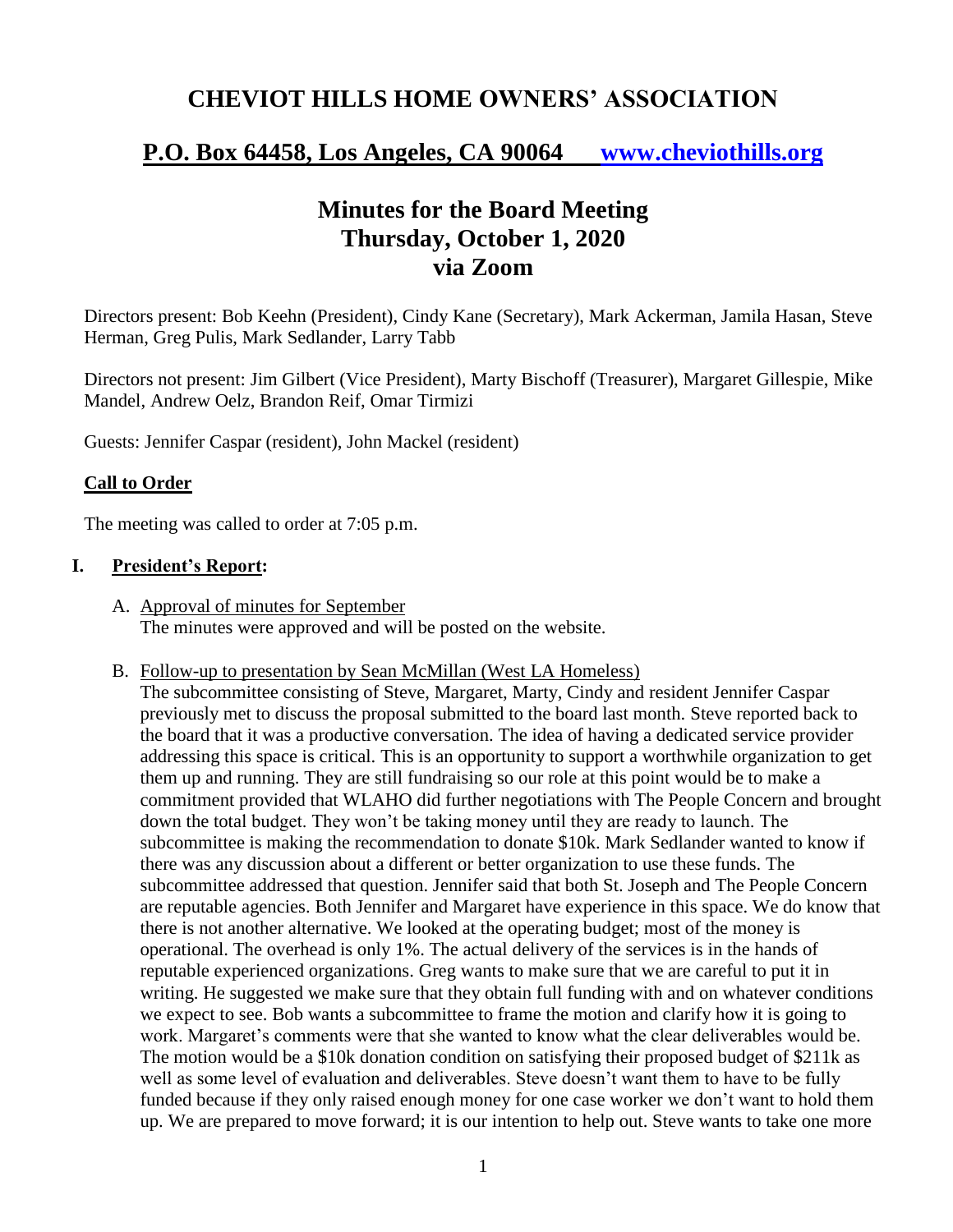chance to get it further defined. He suggested we approve the amount of the money and the subcommittee will gain more clarification. The motion is to grant the subcommittee the right to let the group know that we are moving forward with a \$10k donation and to work with the WLAHO to iron out the conditions. All board members voted to approve this motion.

#### C. APS issues – delivery of "paid" list to APS

We have delivered to APS a list of homeowners current on their annual dues. Greg asked if homeowners knew that this had taken place. Homeowners had been promised this years ago. Bob said that this could be done.

#### D. West LA Community Plan

John Mackel sent an email to several members of the board. In that email he outlined his concerns with the proposal. He reiterated that the outreach by the Planning Department was poor. He has been told by others that the area is too small. The deadline is 2 weeks from now. Bob asked him if he could put together a neutral discussion to send out via email to the community. John doesn't think it's fair to characterize what the planning department hasn't really defined themselves. It's too vague. When asked what the next steps are, John said he thinks it's DOA. We should circulate this information so residents are aware. There are so many unanswered questions that it makes it difficult to say anything in an email to the community. Mark Sedlander thinks it's difficult to craft a neutral email. The language is very vague. The Planning Department does not have any more detail on this proposed plan; they are seeking input from the community. Using the language in the proposal and including a link to the plan is all we can really do at this point to educate our neighbors. As the proposal takes shape we hope the Planning Department will offer the community more time to provide feedback. We will send another email blast of the upcoming deadline. John added that in speaking with Dan Skolnick and listening to the WNC meeting, he believes 10/15 is the hard date for comments. Mark Sedlander repeated a comment made at the WNC meeting. He is aware of some pushback. He asked for more details so residents can make comments. Planning said there are no more details. He thinks the community should comment now while the plans are amorphous. John said once things get into an EIR it is almost impossible to turn things around. Greg concurred that this also is his experience, and that it should be addressed now, before it's too late. We are all in agreement to publicize it in another email and provide a link for residents. Mark Ackerman pointed out the link to Planning Department webinars. There was some discussion about this proposal not being in the webinars. He was sending it to all board members. Mark Sedlander suggested circulating the draft email to the entire board before circulation.

## E. Meeting with CD5 re federal court order/relocation of homeless

Bob reported on the virtual meeting that he and Cindy attended along with WNC, Westwood leaders, LAHSA, City representative and CD5 about complying with the Court Order. It made him uneasy. He's not sure why we were the only HOA invited. Secondly he was very concerned with the complete lack of progress reported by Paul Koretz. He's been given a difficult task; not a lot of available space in CD5. The city tells him he needs at least 20k sq feet. He got the firm impression that compliance is falling on individual councilmembers and not the city. At the end Councilmember Koretz said "we are kind of nowhere". Bob is concerned that in the end Councilmember Koretz will decide he has no other options and put the tiny homes at the park and reference that our HOA was at a meeting where this was discussed. Bob said there are a couple of neighborhood groups forming in opposition to this. These groups are about to merge. They will be allies in the efforts to keeping this out of Cheviot.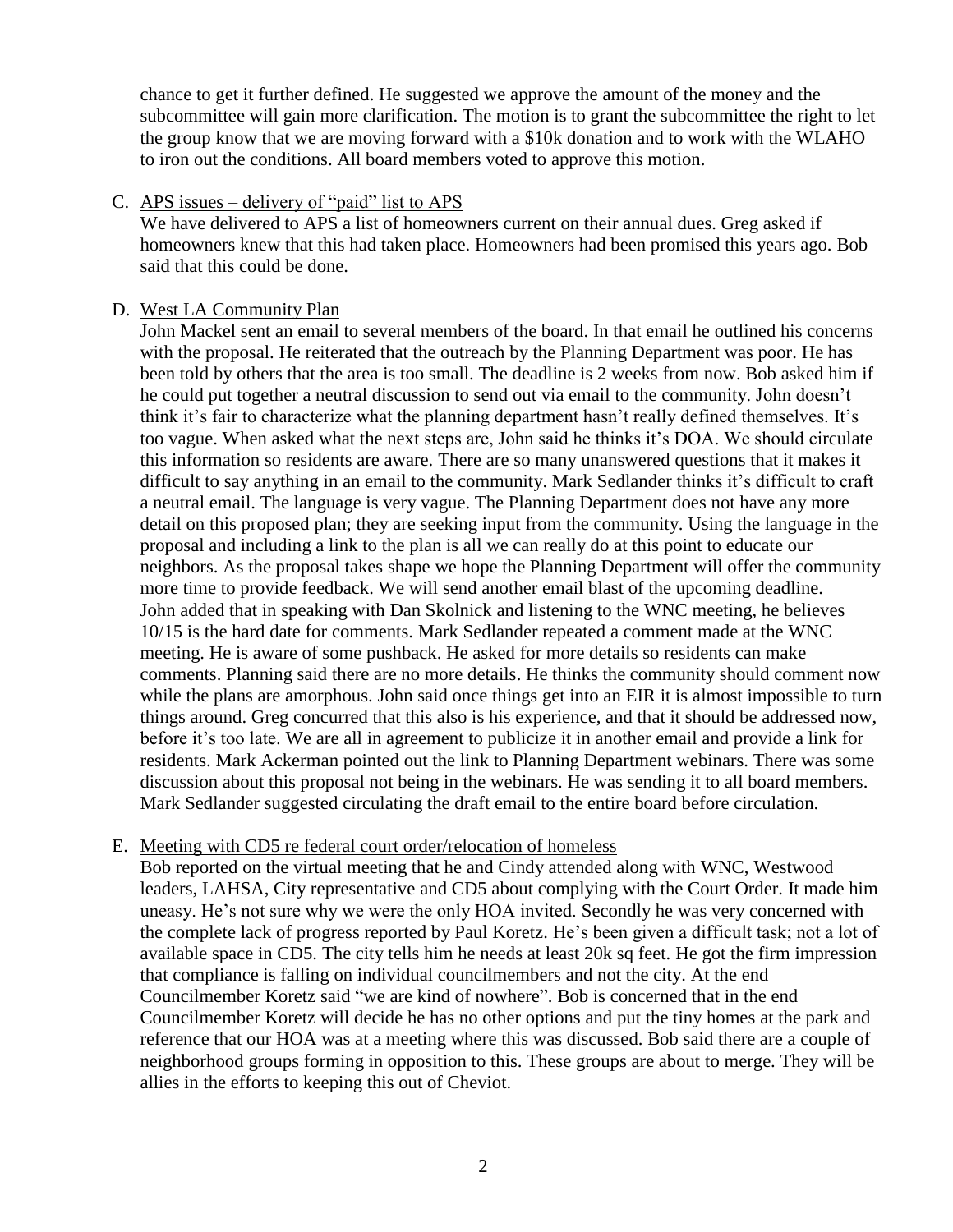Cindy said that they walked through all of the viable options. They may be able to get the parking lot at the federal building. Although the City Department of Recreation & Parks may oppose the park sites at Westwood and Cheviot, there may not be a choice.

The city attorney has been lukewarm about helping with "eminent domain" in taking over any hotels. Cindy reiterated that she is also concerned that CD5 could say we have been in communication with the HOA. One person in Westwood asked about the legality of putting housing in green space; there will be lawsuits. Bob said he will be candid with the neighborhood groups. It is the city and county that will be in contempt of the order. Mark Sedlander said our neighborhood has done an amazing job on helping People Experiencing Homelessness during this pandemic. Going forward we need to be sensitive to homelessness and not appear as being "NIMBY". As we make announcements to the community we need to make sure we are clear that we are sympathetic to homeless issues. He also asked if there are any other locations in a commercial zone.

Larry agrees that there is some amount of nimbyism and we have to acknowledge homelessness however we still have a responsibility to our constituents. If this just happens it will have longer term impacts to our neighbors with membership. We need to make every effort to oppose this even if it is not in line with our personal views. Mark Sedlander agrees but said we need to do this in a respectful way. Greg pointed out that the park is not in our HOA boundaries, we are adjacent. We don't have a lot of power. Larry suggested we write a letter to the Mayor. He asked if anyone has appealed this order. Cindy reported that Sean McMillan was on the call with CD5 and said he could get his constituents to write letters and make calls to the city. Bob said our job is not to create policy that is completely equitable, our mission stated on our website is to preserve the integrity and livability in Cheviot Hills regardless of what our personal views may be. Mark Sedlander said fairness and justice might play a part in the livability of the community. There are people who would want us to at least consider those things before we take a position. Bob concurred that we have to do this in a way that is reasonably sensitive and reasonably respectful to the very large problem that the order is trying to address. Cindy pointed out that what we have done to help the folks in the RVs has been ok. Her concern is that the population coming from under the freeway underpasses tends to be service resistant. Mark asked about other viable options. Bob said they really don't want to have to use the parks but they never came out with other suitable locations. CD5 boundaries are large. Councilmember Koretz said that city attorney is looking at all city-owned properties. The 20k sq ft restriction has made it difficult. The council office is continuing to ask for the public's help. The question came up about the VA. That space is only for veterans.

Larry asked about the vacant land in the Mulholland area.

Bob said he was not really encouraged by what he heard at this meeting. Bob will reach out to Nadav Ravid and get him up to speed. Perhaps he can mobilize the community. Mark Ackerman pointed out the message on NextDoor about the exit plan for the RVs. Mark Sedlander thanked us for staying on top of the tiny homes issue and that we should keep the board informed. Bob suggested a subcommittee be formed once Margaret returns.

#### F. Census

The deadline is approaching and we should send something out to the community with a link.

#### G. Cell tower issues

No update; Jim emailed that he waiting for a response to get meetings scheduled.